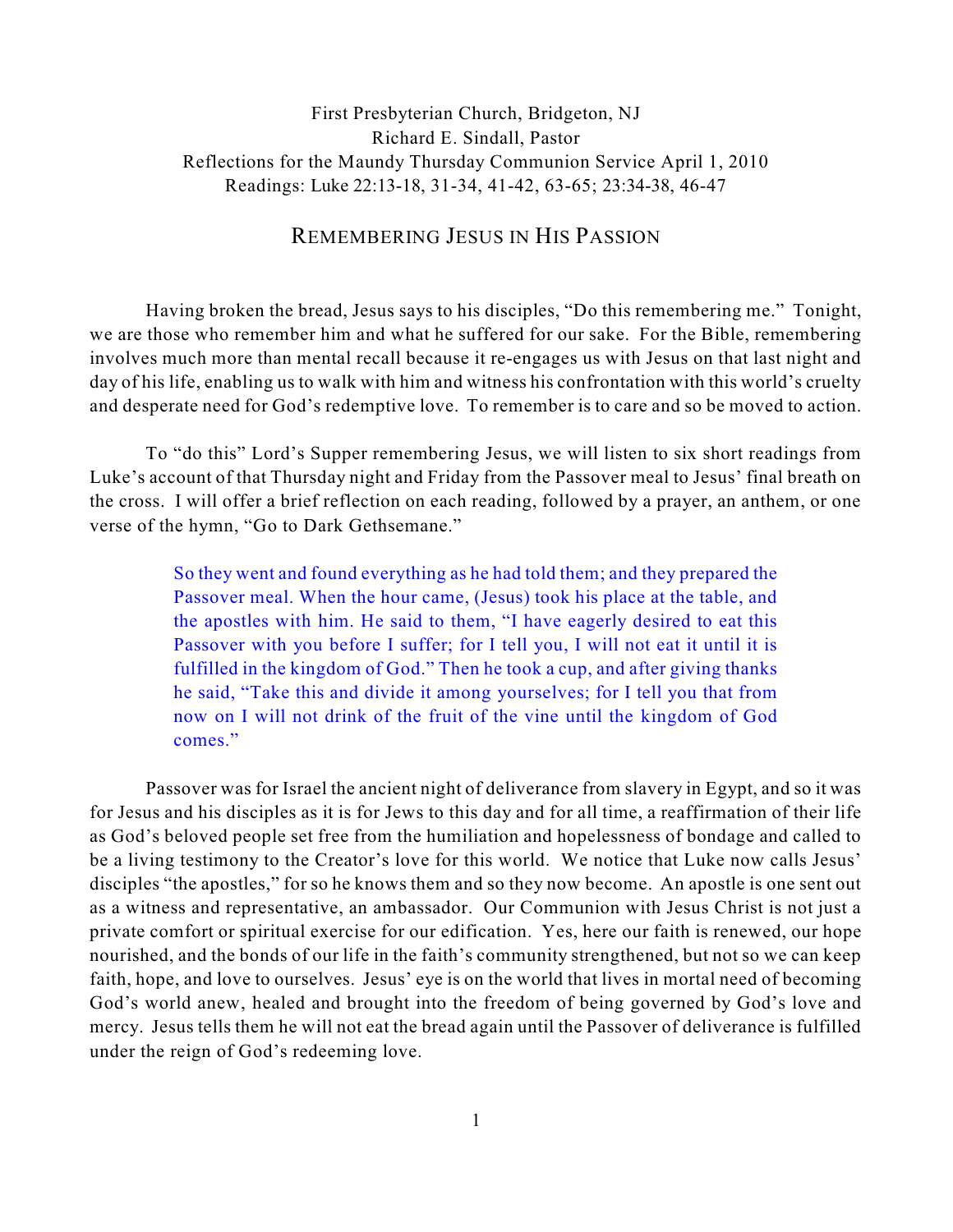### (Prayer)

"Simon," (Jesus said), "Simon, listen! Satan has demanded to sift all of you like wheat, but I have prayed for you that your own faith may not fail; and you, when once you have turned back, strengthen your brothers." And he said to him, "Lord, I am ready to go with you to prison and to death!" Jesus said, "I tell you, Peter, the cock will not crow this day, until you have denied three times that you know me."

Jesus knows the weaknesses of the man he has nicknamed "the Rock." Simon the Rock is passionate with good intentions and bravado before the danger comes, but he will back away to save himself. What I find most encouraging here for us is that Jesus corrects Peter about his true nature but without any scorn for the weakness of his disciple and friend. There is no sarcasm, no taunt or put-down. Despite Peter's moment of cowardice, Jesus will rely upon him to serve as a leader among the apostles. This is redemption. Jesus will enable Simon Peter to transform his shame into a powerful understanding of the weaknesses of other people who also fail, if less dramatically and poignantly than Peter himself. Even more than courage, empathy and compassion are the qualities Jesus needs in leaders of his people. God's grace picks up what as been shameful and turns it to good so it strengthens us for service and so we can, in turn, strengthen our sisters and brothers.

(Hymn No. 97 "Go to Dark Gethsemane" First Stanza)

Then he withdrew from them about a stone's throw, knelt down, and prayed, "Father, if you are willing, remove this cup from me; yet, not my will but yours be done."

Jesus' pain, humiliation, and death are no passion play, no drama pre-scripted by God in which Jesus just recites his lines and plays his part until the curtains falls so it can quickly rise again on Easter morning for him to take his bows and all to bow before him. The word "crucifixion" means torture, and its intent was to be a public humiliation by torture in the sight of all who might even consider rebelling against the power of Rome. The rebel was pinned up, naked, screaming, cursing, and writhing, hour upon hour, sometimes for days, while he was mocked and taunted as a lesson for all to see. Crucifixion was the darkest side of Roman law and the renowned Pax Romana, the "Roman Peace," maintained by force and threat and, when deemed necessary, by this terrible public brutality.

In Gethsemane, we see the struggle. Jesus is no zealot seeking glory in martyrdom. He has so much to offer, but the world does not want it. Not by any accident or ignorance does the world reject the love and mercy of God. The world wants winners, which means many must be losers. People crave power and success, which require others to submit to them, to fail, to live and labor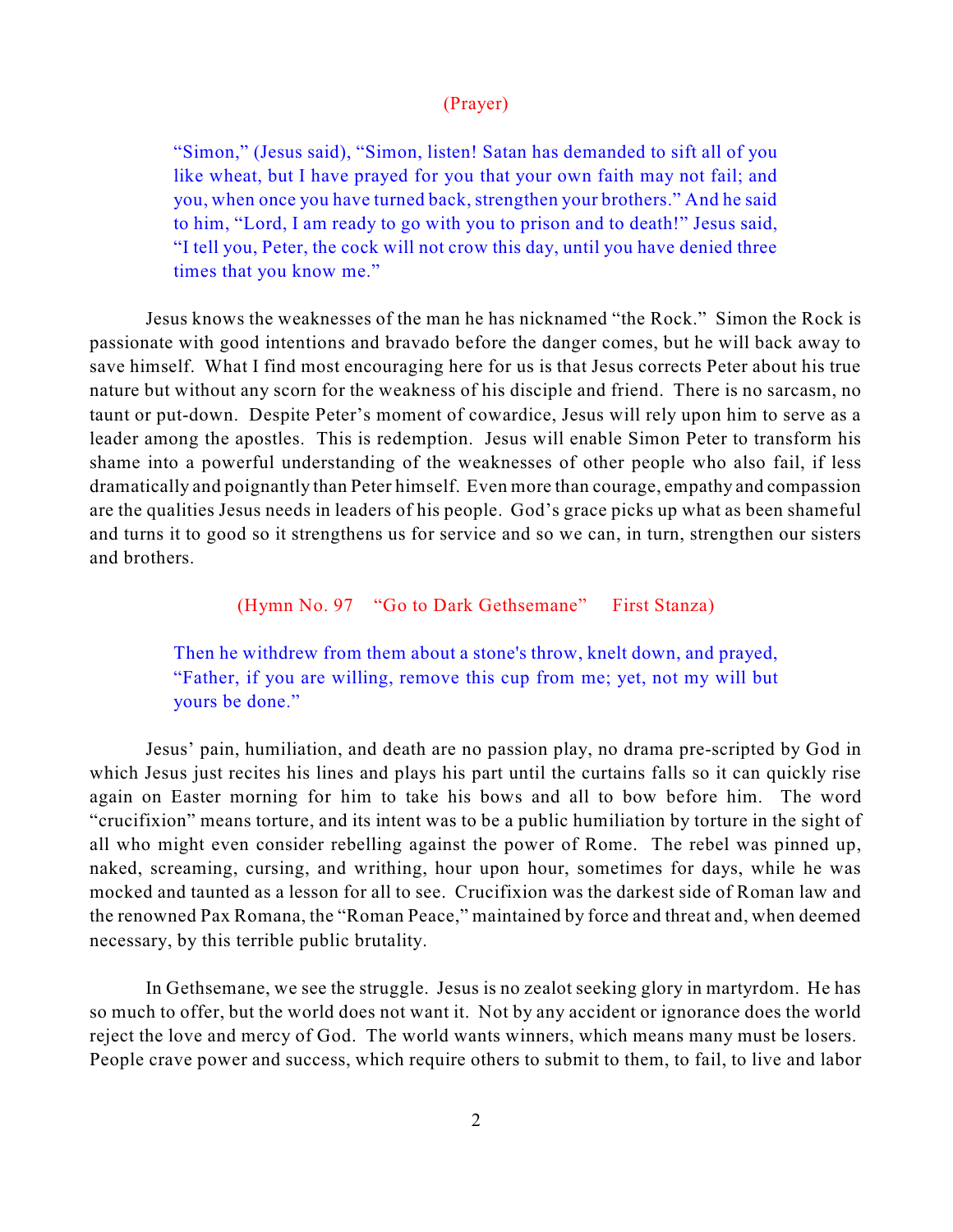as their inferiors. After all, one cannot be superior without inferiors or special if there are no run of the mill people to be more special than. It is only by complete commitment to God's desire for a world redeemed that Jesus finds the strength to go forward and be shamed, tortured, and killed.

(Choir Anthem "The Garden" L. Shackley)

Now the men who were holding Jesus began to mock him and beat him; they also blindfolded him and kept asking him, "Prophesy! Who is it that struck you?" They kept heaping many other insults on him.

So the shaming of Jesus begins. We can say, rightly, that he did not deserve shame, but then we need to understand that people do not need to deserve their shame in order to feel it. We forget that inborn reality of our human emotional system, and so we assume that people who live in humiliating conditions or seem ashamed of being who and what they are must somehow or other deserve their shame. No, it is not true. Shame does not have to be deserved to be felt and so do its damage to the human spirit. Most of the anger and most of the depression also in our world are based in shame and humiliation. For centuries, we Christians have said that Jesus bore our sin, and so he did, but we have not always realized he bore also our shame and made it his own.

#### (Hymn No. 97 "Go to Dark Gethsemane" Second Stanza)

Then Jesus said, "Father, forgive them; for they do not know what they are doing." And they cast lots to divide his clothing. And the people stood by, watching; but the leaders scoffed at him, saying, "He saved others; let him save himself if he is the Messiah of God, his chosen one!" The soldiers also mocked him, coming up and offering him sour wine, and saying, "If you are the King of the Jews, save yourself!" There was also an inscription over him, "This is the King of the Jews."

On the cross, forgiveness collides head-on with proud contempt and enraged cruelty. Jesus just does not get it, does he? Can he not see even now that he is the one who has offended and should be begging forgiveness? He hangs condemned for blasphemy against God and rebellion against the law and order of the prevailing empire. People who think of Jesus' forgiving his tormentors as a nicety, a divine sweetness, do not understand the conflict. His forgiving the leaders of his people and the rulers of the world for what they are doing to him is to them an outrage against all religious authority and secular power. He is the heretic, the rebel, the man (in their eyes) justly condemned who should be penitent. And he dares forgive them! So they mock him even more, clinging to their authority and self-justifying positions of power and prestige.